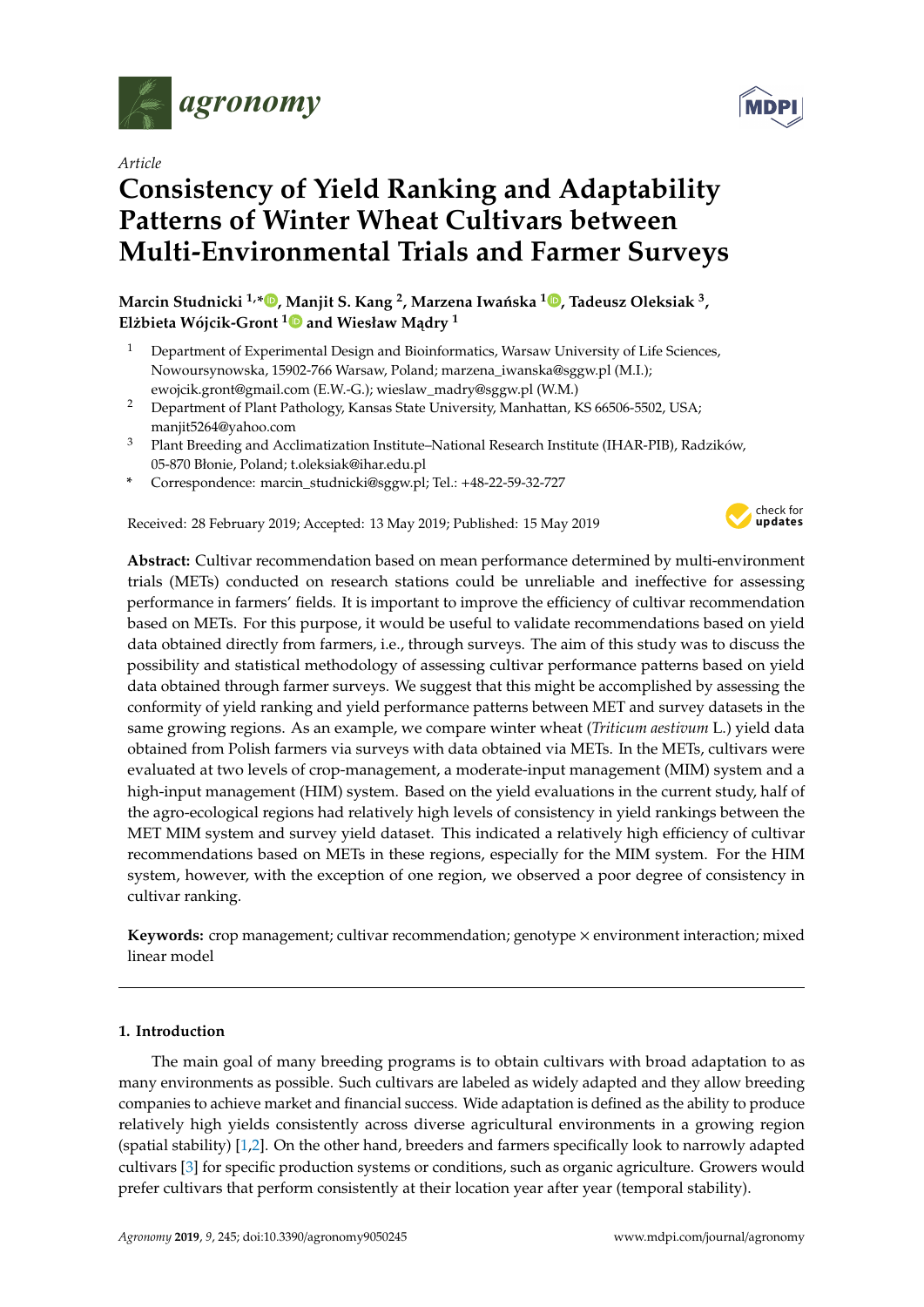Cultivars are recommended based on an assessment of their performance. It is also important to assess cultivar stability according to the dynamic concept [\[4\]](#page-8-3). A stable cultivar is one that has yield parallel to the mean yield of all cultivars (environmental means) across environments. Adaptation patterns of cultivars and their stability are related to the extent of genotype  $\times$  environment ( $G \times E$ ) interaction. The most stable cultivars are characterized by a negligible  $G \times E$  interaction effect. Usually, the evaluation of  $G \times E$  interaction and adaptability patterns of cultivars is carried out through controlled METs [\[2,](#page-8-1)[5\]](#page-8-4).

METs are experiments where selected cultivars are evaluated in multiple locations, across several years, and sometimes at two or more crop-management (intensity) levels. Such experiments are carried out at highly specialized experimental stations that are quite often part of universities, cultivar registration offices, breeding companies, and other institutions (e.g., agricultural advisory services). Those experimental stations employ highly qualified staff and experiments are carried out at a high level of crop management, adhering to the principles of good agricultural practices. Quite often, such degrees of advancement in crop cultivation are not available to average farmers, who obtain lower yields on their farms. For example, the average yield of winter wheat in the Polish MET system (Post-Registration Variety Testing System (PVTS)) used to recommend cultivars is >8 tones ha−<sup>1</sup> , whereas the average yield obtained by farmers is only around 4.5 tones ha<sup>-1</sup> [\[6\]](#page-8-5).

The difference between potential yield, i.e., obtained in official experiments (controlled trials), like PVTS, and the yield obtained by farmers (actual yield) is referred to as the yield gap [\[7,](#page-8-6)[8\]](#page-8-7). Reduction in the yield gap can significantly contribute towards increasing crop productivity [\[9\]](#page-8-8), resulting in enhanced production without increasing the area under cultivation. To meet the expected food needs of the increasing world population and for biofuels, crop production needs to be doubled by 2050 [\[6](#page-8-5)[,10\]](#page-8-9).

Low yields might result from the use of cultivars that are not adapted to farmers' production systems and environmental conditions existing at their farms. Consequently, cultivar recommendations based on adaptation patterns estimated in the official METs may be unreliable under actual farm conditions. Thus, it is important to improve the efficiency of cultivar recommendations based on METs. For this purpose, it may be useful to validate the MET recommendations using yield data obtained directly from farmers, e.g., in the form of surveys. It might become the basis to suggest changes in cultivar recommendation based on METs.

In many countries, researchers and survey-makers have been collecting data on crop management and crop yields achieved by farmers for many years. An example of such research is surveys conducted by the U.S. Department of Agriculture (USDA) and reported, inter alia, in "Crop production" reports. In Europe, "Farm Practices Surveys" are carried out by the United Kingdom government, or in France, surveys are carried out by the L'Office National Interprofessionnel des Grandes Cultures ONIGC and Arvalis-Institut du Végétal [\[11\]](#page-8-10). Such surveys are a valuable source of information on farmers' agricultural production systems in a given region/country. Farmer survey data have been commonly used to evaluate the effectiveness of cultivar recommendations, plant protection and fertilization systems. Such surveys are also used to assess the impact of crop management and soil tillage on crop yields. However, this type of data has not been used to assess the stability or/and adaptability of cultivars and to validate the cultivar recommendations derived from METs. The use of survey data is, however, associated with many problems and difficulties in assessing  $G \times E$  interaction and adaptability patterns of cultivars. The main reason for this is the variable number of repetitions for the tested varieties in growing regions.

The aim of this study was to present a statistical methodology for assessing cultivar adaptability patterns based on yield data obtained from farmer surveys. We propose approaches for validation of cultivar evaluation and make an attempt to evaluate the effectiveness and efficiency of cultivar recommendations based on METs. We suggest that it might be accomplished by assessing the conformity of yield ranking and yield adaptability patterns between the METs and survey datasets within a growing region. As an example, we used winter wheat yield data from Polish farms obtained via surveys and METs, i.e., from the Polish Post-Registration Variety Testing System.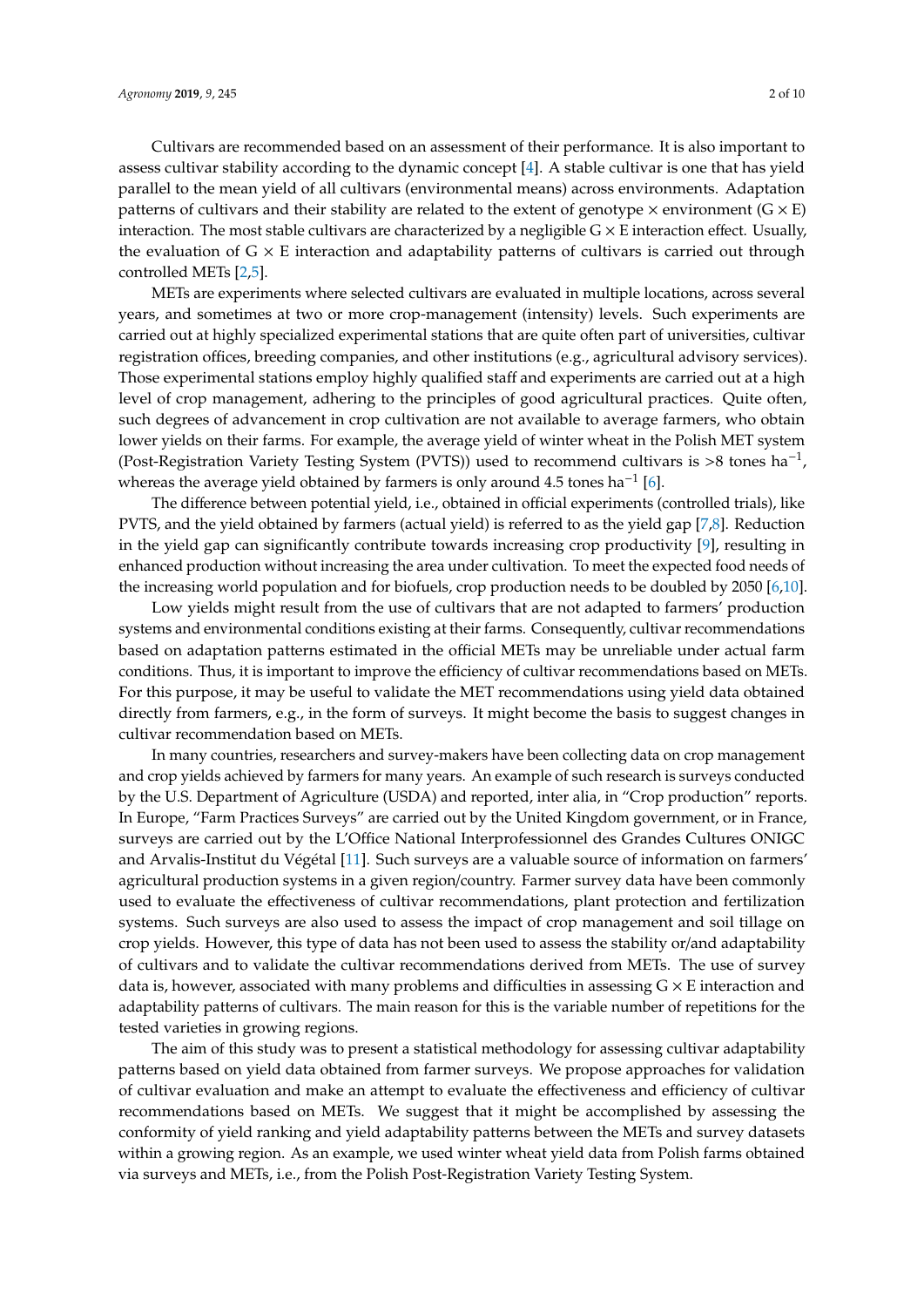## **2. Materials and Methods**

## *2.1. Yield Datasets*

We used two datasets representing winter wheat yields of 12 cultivars, obtained from eight growing seasons, i.e., 2008 to 2016 (Table [1\)](#page-2-0). The first dataset included grain yield data from 49 locations (Figure [1\)](#page-3-0) of the Polish Post-Registration Variety Testing System (PVTS); we will call it the MET dataset. Each of the 49 trial locations was assigned to one of six agro-ecological regions [\[12\]](#page-8-11). Cereal growing areas in Poland have been divided into six agro-ecological regions (Figure [1\)](#page-3-0). The division into regions roughly reflects soil and climatic conditions in Poland. In each trial, the winter wheat cultivars were evaluated at two levels of crop-management intensity, a moderate-input management (MIM) system and a high-input management (HIM) system. The MIM system used a relatively low rate of nitrogen fertilization (approximately 100 kg N per hectare; 40 kg of N at BBCH 29 of phenological development stages scale proposed by Reference [\[13\]](#page-8-12) and the remainder at BBCH 49). No fungicide was used to control leaf diseases. The second level, HIM, was an intensive wheat production system with an additional fertilization of 40 kg of N per ha and fungicide applications at BBCH 31–32 and BBCH 49–60 to protect against diseases as well as spraying at BBCH 31 to reduce lodging. Fungicidal active agents were selected and used, depending on the severity of fungal diseases. Each field experiment was conducted according to a two-factor (crop management and cultivar) strip-plot design with two replications, using a resolvable incomplete block design for cultivars. The area of each plot was 15  $m^2$ . The yield observations in the MET dataset were unbalanced mainly because of the different number of trial locations in particular growing seasons.

<span id="page-2-0"></span>

| <b>Cultivar Name</b> | <b>Country of Origin</b> | Cultivar Type <sup>a</sup> |
|----------------------|--------------------------|----------------------------|
| Akteur               | Germany                  | A                          |
| Bamberka             | Poland                   | A                          |
| Batuta               | Poland                   | В                          |
| Bogatka              | Poland                   | В                          |
| Finezja              | Poland                   | A                          |
| Jenga                | Germany                  | в                          |
| KWS Ozon             | Germany                  | в                          |
| Legenda              | Poland                   | A                          |
| Ludwig               | Austria                  | A                          |
| Ostroga              | Poland                   | A                          |
| Smuga                | Poland                   | A                          |
| Tonacja              | Poland                   | А                          |

**Table 1.** Characteristics of the cultivars.

<sup>a</sup> Polish quality scheme (A: good quality cultivar, B: bread cultivar).

The second dataset represented surveys performed as part of a study conducted by the Plant Breeding and Acclimatization Institute (IHAR)—National Research Institute, located in Radzików, in cooperation with Regional Agricultural Advisory Centers. This dataset will be designated as the survey dataset. The questionnaire sought information about cultivars and cultural practices used, e.g., fertilization, plant protection measures, crop rotation, and tillage systems for winter wheat cultivation. These data were collected from about 400 farms by agricultural advisors in each growing season. The farms were randomly selected across Poland from among those that used services of Regional Agricultural Advisory Centers. Similar to the trial locations for the MET dataset, the surveyed farms were divided into six agro-ecological regions (Figure [1\)](#page-3-0). The datasets from farm surveys, as from METs, were highly unbalanced as a result of the variable number of surveyed farms in a given growing season and in a given agro-ecological region. In addition, the survey dataset involved different sets of cultivars grown on surveyed farms in each region.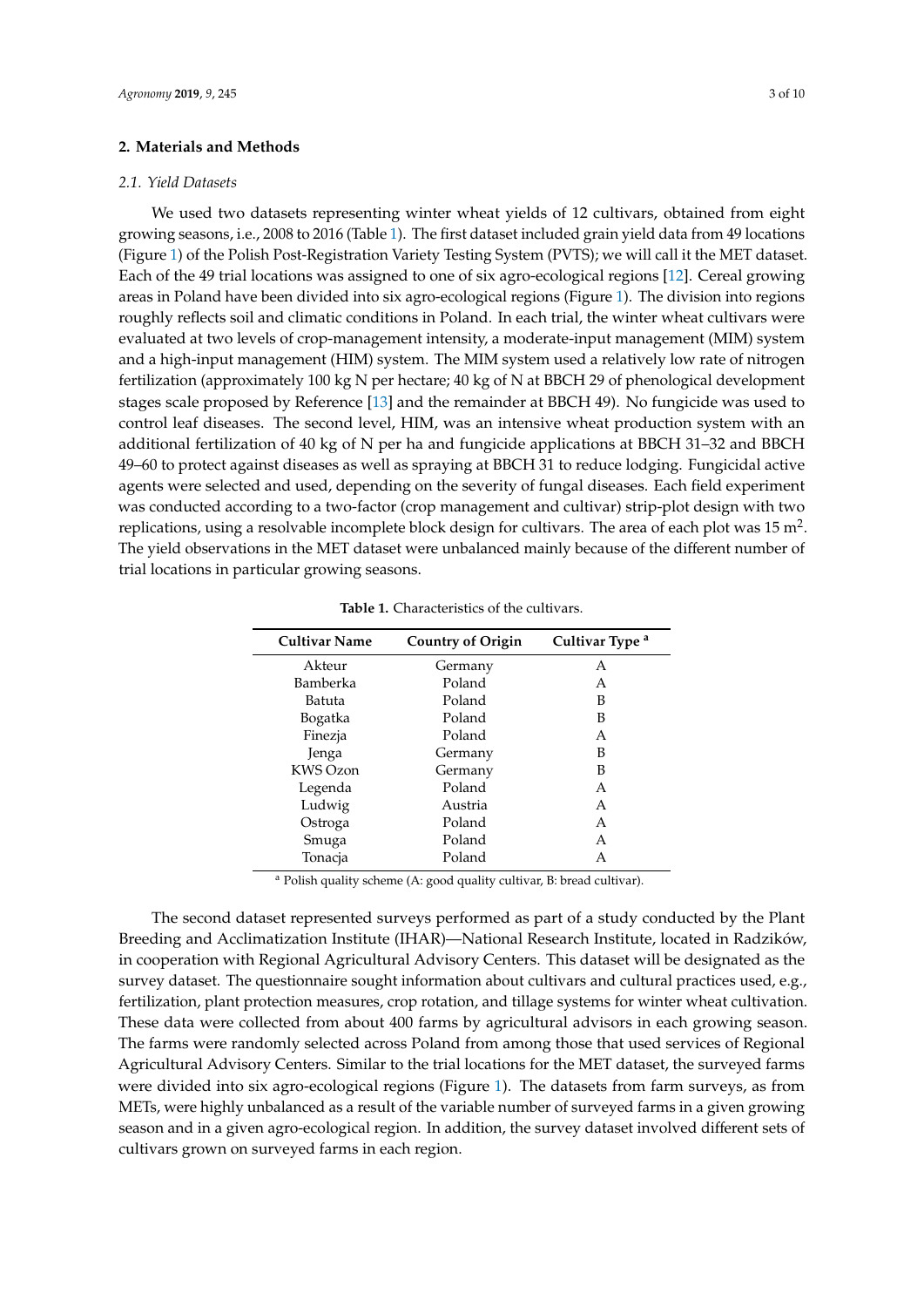<span id="page-3-0"></span>

**Figure 1.** The 49 locations used to generate multi-environmental trial datasets across the six agro-**Figure 1.** The 49 locations used to generate multi-environmental trial datasets across the six agro-ecological regions in Poland.

### $T_{\text{m}}$  second surveys performed as part of a study conducted by the Plant of a study conducted by the Plant of a study conducted by the Plant of a study conducted by the Plant of a study conducted by the Plant of a stud *2.2. Statistical Analysis*

Due to the large imbalance in both (MET and survey) yield datasets, our data analysis took a single-stage approach using a linear mixed model (LMM) with restricted maximum likelihood (REML) to estimate model parameters. In more complex METs, a cultivar recommendation is usually given for each of the crop-management intensities separately. LMMs used for statistical analysis of complex METs do not commonly contain crop management factors [14], as they increase model complexity. Therefore, for the MET dataset, yield observations were analyzed separately for MIM and HIM systems. The linear mixed model used for this dataset was as follows:

$$
y_{ijhklmq} = \mu + z_q + z l_{q(j)} + g_k + a_i + z a_{qi} + g z_{kq} + g l z_{kq(i)} + g a_{ki} + z l a_{iq(j)} + g z l a_{kqi} + g z l a_{kq(j)i} + r_{jih} + b_{jilm} + e_{ijhklmq}
$$
\n(1)

where  $y_{ijhklmq}$  is the winter wheat yield for one crop management level;  $\mu$  is the overall mean;  $z_q$  is the fixed effect of the *q*th agro-ecological region;  $g_k$  is the random effect of the *k*th cultivar;  $a_i$  is the random region;  $z a_{qi}$  is the random interaction effect of the *i*th year and the *q*th agro-ecological region;  $gz_{kq}$  is the random interaction effect of the *k*th cultivar and the *q*th agro-ecological region;  $glz_{kq(j)}$  is the random interaction effect of the kth cultivar and the *j*th location nested in the *q*th agro-ecological region;  $ga_{ki}$ is the random interaction effect of the kth cultivar and the *i*th year;  $zla_{iq(j)}$  is the random interaction effect of the *i*th year and the *j*th location nested in the *q*th agro-ecological region;  $gza_{kqi}$  is the random interaction effect of the kth cultivar, qth agro-ecological region and *i*th year;  $gzla_{kq(j)i}$  is the random interaction effect of the kth cultivar, *i*th year and *j*th location nested in the qth agro-ecological region;  $r_{jih}$ is the random effect of the *h*th replication nested in the *j*th location at the *i*th year;  $b_{jilm}$  is the random effect of the *m*th block nested in the *h*th replication at the *j*th location and the *i*th year; and  $e_{ijhklmq}$  is the where *yijhklmq* is the winter wheat yield for one crop management level; *µ* is the overall mean; *zq* is the effect of the *i*th year; *zlq*(*j*) is the fixed effect of the *j*th location nested within the *q*th agro-ecological random error associated with the yield observation *yijhklmq*.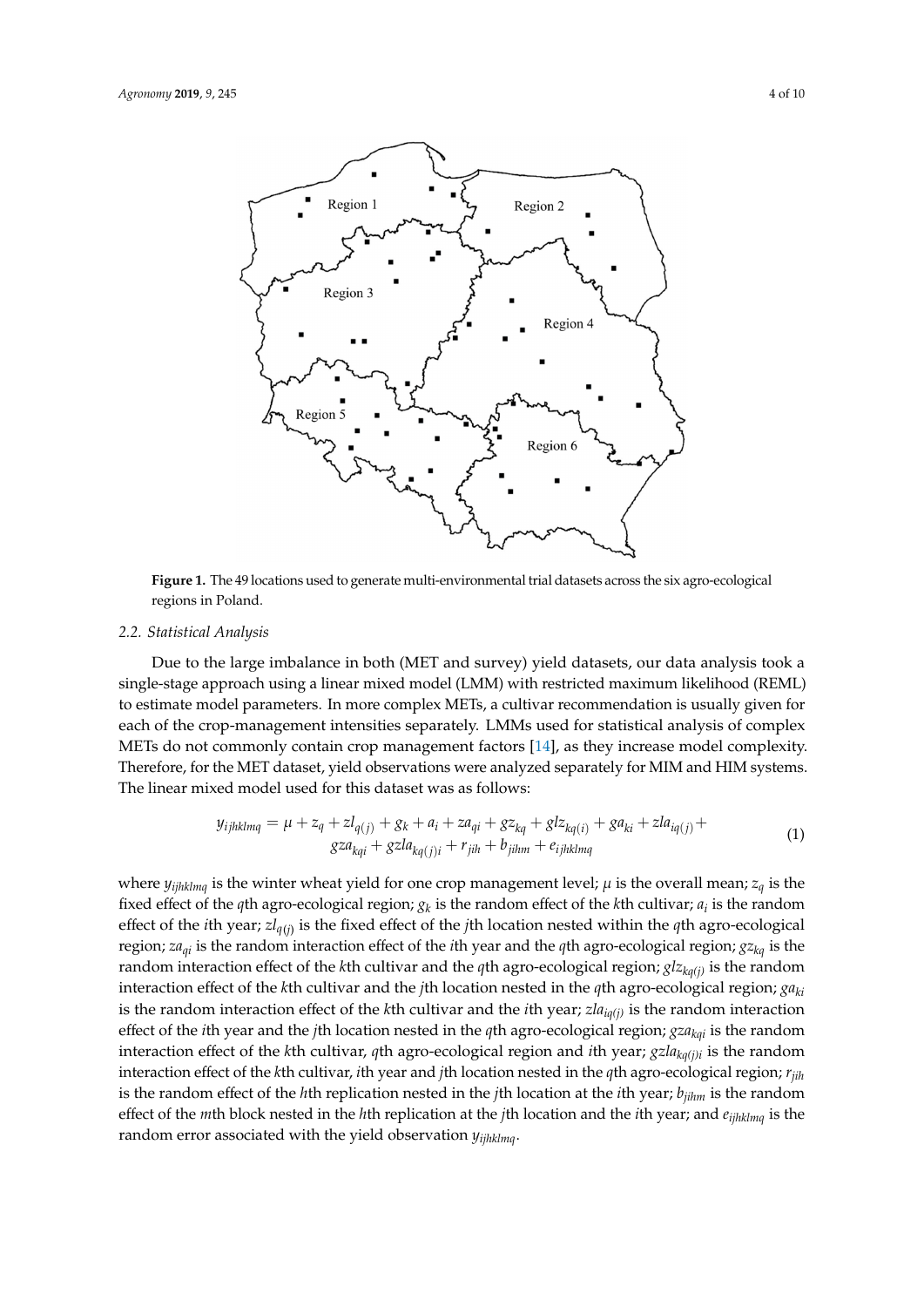For the yield observations from farmer surveys (survey dataset), the following LMM was used:

$$
x_{kiq} = \mu + z_q + g_k + a_i + za_{qi} + gz_{kq} + ga_{ki} + gza_{kqi} + e_{kiq}
$$
 (2)

where  $x_{kiq}$  is wheat yield from a studied farm;  $\mu$  is the overall mean;  $z_q$  is the fixed effect of the *q*th agro-ecological region; *g<sup>k</sup>* is the random effect of the *k*th cultivar; *a<sup>i</sup>* is the random effect of the *i*th year; *zaqi* is the random interaction effect of the *i*th year and the *q*th agro-ecological region; *gzkq* is the random interaction effect of the *k*th cultivar and the *q*th agro-ecological region; *gaki* is the random interaction effect of the *k*th cultivar and the *i*th year; *gzakqi* is the random interaction effect of the *k*th cultivar, *q*th agro-ecological region and the *i*th year and *ekiq* is the residual error.

For this linear mixed model, individual farms in a given region and growing season were treated as replications. The number of surveyed farms (i.e., replications) in individual regions and growing seasons varied. For the random effects of cultivars in each agro-ecological region in models (1) and (2), we assumed a variance-covariance matrix where the diagonal elements represented cultivar variances in a region and the off-diagonal elements represented cultivar covariances between pairs of regions [\[15\]](#page-8-14). That structure was modeled by the factor analytic structure with four components—FA (4). The FA structure uses a multiplicative approximation of the unstructured variance-covariance matrix. In many other studies, factor analytic structures were recommended in modeling  $G \times E$  (e.g., location, region) interactions for unbalanced data [\[16,](#page-8-15)[17\]](#page-9-0). The linear mixed models (1) and (2) for both datasets were used to obtain adjusted yield means for the cultivar-agro-ecological region combinations across studied growing seasons. However, for the MET dataset, the adjusted means for a cultivar-agro-ecological region were calculated separately for the MIM and HIM systems. These means were calculated using the algorithm described by Welham et al. [\[18\]](#page-9-1) and was used in further stages of this study. The consistency of the cultivar yield rankings across regions obtained on the basis of adjusted means between survey and MET datasets were evaluated using Spearman's rank correlation coefficients (*rs*).

The adjusted means for the cultivar-agro-ecological region combinations were estimated with different prediction accuracies. Therefore, for reliable evaluation of cultivar adaptability, the adjusted means for cultivar-agro-ecological region interactions were weighted using the standard error of the mean (SEM). The SEM was separately calculated for the adjusted cultivar yield means for each region based on published methods [\[18,](#page-9-1)[19\]](#page-9-2).

Using the adjusted means for cultivar-agro-ecological regions, we described cultivar adaptation to each environment (region) with the help of GGE (genotype main effects plus  $G \times E$  interaction effects) biplot analysis [\[20\]](#page-9-3). The biplot analysis is based on the environment-centered (in our case region-centered) principal component analysis (PCA) [\[21,](#page-9-4)[22\]](#page-9-5). Due to the different prediction accuracies of the cultivar-agro-ecological region-adjusted means to prepare GGE biplot, we used the weighted expectation maximization PCA (wEMPCA) approach [\[23\]](#page-9-6). This approach is identical to the weighted low-rank, singular value decomposition (SVD) method proposed by Rodrigues et al. [\[24\]](#page-9-7) for use in the additive main effects and multiplicative interaction (AMMI) model. In wEMPCA, for a more accurate estimation of adjusted means, the weights should be smaller when adjusted means are estimated with larger errors. For the wEMPCA approach, we computed and used the parameter *wik* as a weight for the adjusted means; the formula for  $w_{ik}$  is as follows:

$$
w_{ik} = \frac{1}{SEM_{ik}^2} \tag{3}
$$

where *wik* is the weight for the adjusted mean of the *i*th cultivar in the *k*th region, and *SEMik* is the standard error of the adjusted mean of the *i*th cultivar in the *k*th region.

For the statistical analysis, we used the R 3.2.5 software package. The linear mixed models from equation (1) and (2) were fitted using ASReml 3.0, implemented in the R software package ASReml-R [\[19\]](#page-9-2). The wEMPCA method used the code proposed by Bailey [\[23\]](#page-9-6), which is available at https://[github.com](https://github.com/sbailey/empca/)/sbailey/empca/.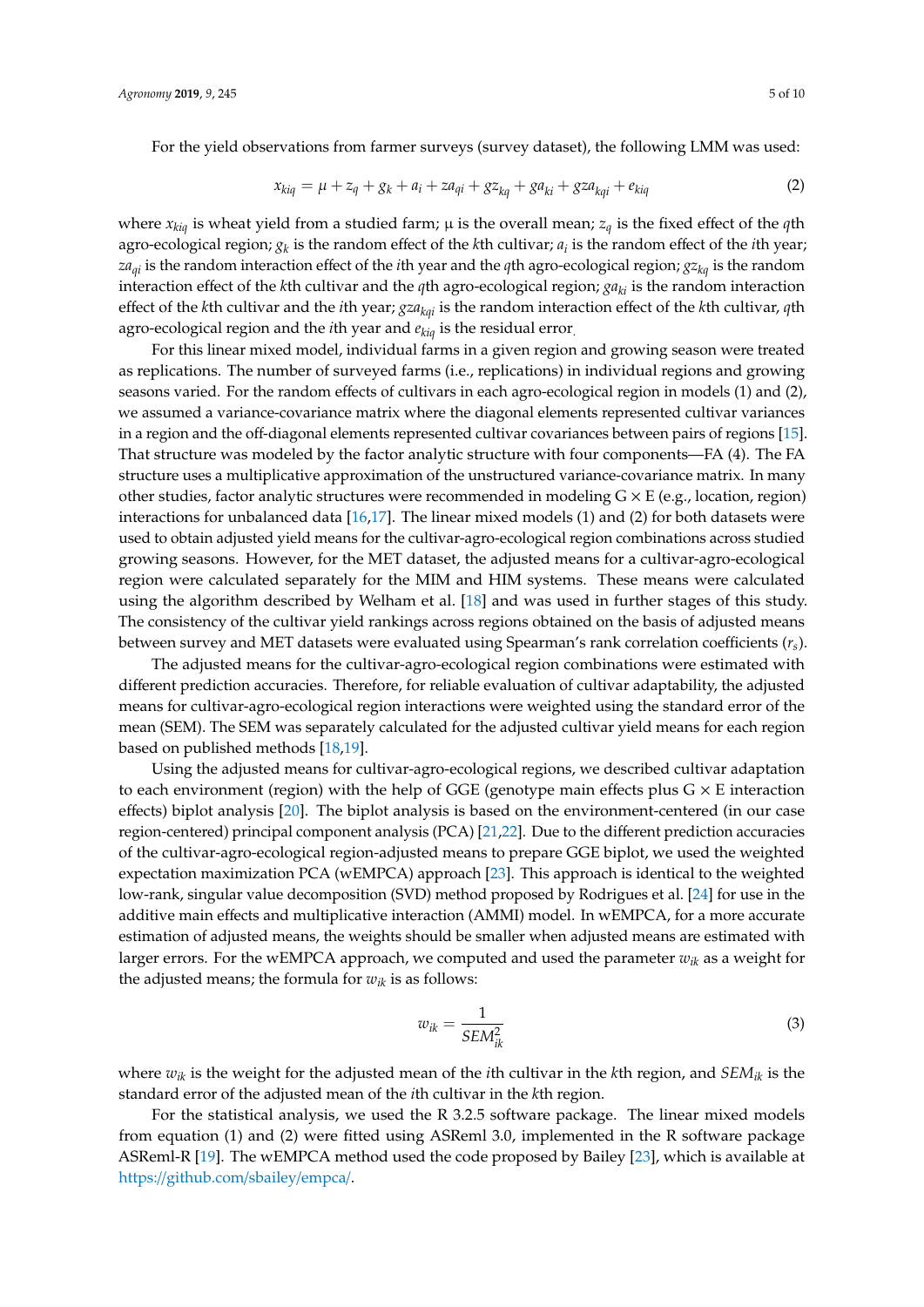#### **3. Results**  $F_{\rm eff}$  the MIM system, there were variant  $\alpha$  and  $\alpha$  and  $\alpha$  and  $\alpha$  and  $\alpha$  is consistency of cultivar  $\alpha$

For the MIM system, there were varying degrees of consistency of cultivar yield rankings between the survey dataset and the MET dataset in different growing regions (Table [2\)](#page-5-0). The best agreement of cultivar yield ranking between survey and MET datasets was for regions 2, 3 and 6. In these regions, the Spearman's rank correlation coefficients  $(r_s)$  were positive and  $>0.60$ . For the other three regions, the correlation coefficients were low ( $r_s \leq 0.401$ ), indicating a lack of consistency of cultivar yield ranking between the two datasets. **Table 2.** Correlation coefficients (*r*s) for cultivar yield ranking between the survey dataset and the

<span id="page-5-0"></span>Table 2. Correlation coefficients  $(r_s)$  for cultivar yield ranking between the survey dataset and the multi-environmental trial (MET) dataset. **Agro-ecological Region Crop Management for MET Experiments** 

| <b>Agro-Ecological Region</b> | <b>Crop Management for MET Experiments</b> |            |
|-------------------------------|--------------------------------------------|------------|
|                               | Moderate-Input                             | High-Input |
| Region 1                      | 0.295                                      | $0.301*$   |
| Region 2                      | $0.632**$                                  | 0.205      |
| Region 3                      | $0.662**$                                  | 0.199      |
| Region 4                      | $0.401*$                                   | 0.231      |
| Region 5                      | 0.191                                      | 0.202      |
| Region 6                      | $0.704$ **                                 | $0.598**$  |

\*,\*\* Significant at the 0.05 and 0.01 probability level, respectively.

The cultivar yield rankings between the survey dataset and the HIM system (MET) dataset in different regions were generally characterized by poor agreement (Table [2\)](#page-5-0). In only region 6, a significant association between the two datasets was observed ( $r_s \approx 0.60$ ). The cultivar yield rankings between the survey dataset and the HIM system (MET) dataset in different regions were generally characterized by positions were generally characterized by positions were generally region for  $\frac{1}{2}$ . In order that  $\frac{1}{2}$  and  $\frac{1}{2}$  and  $\frac{1}{2}$  and  $\frac{1}{2}$  and  $\frac{1}{2}$  and

Cultivars widely adapted to specific regions were identified on the basis of the GGE biplots (Figure [2\)](#page-5-1). KWS Ozon was a widely adapted cultivar in all studied datasets for most regions, whereas<br>-Legenda was widely adapted to regions only in the survey dataset and for the MIM system. Regardless of the dataset, the variable region was characterized by low discriminative power regarding cultivars, possibly indicating a relatively weak significance of  $G \times E$  interaction.  $G \times E$  interaction was slightly larger for the MIM and HIM systems for the MET dataset than for the survey dataset.

<span id="page-5-1"></span>

**Figure 2.** GGE (genotype main effects plus genotype × environment interaction effects) biplots based **Figure 2.** GGE (genotype main effects plus genotype × environment interaction effects) biplots based on adjusted means of cultivar  $\times$  region combinations for the survey dataset (a), for the moderate-input crop crop management (MIM), multi-environmental trial dataset (**b**), and for the high-input crop management (MIM), multi-environmental trial dataset (**b**), and for the high-input crop management (HIM), multi-environmental trial dataset (**c**). PC, principal component; TSS, total sum of squares.

## **4. Discussion**

To date, the assessment of the adaptability of cultivars for different crops has been carried out using only METs. To supplement this information and to improve on-farm yields, yield data obtained directly from individual farms via farmer surveys are needed. In this paper, we have proposed and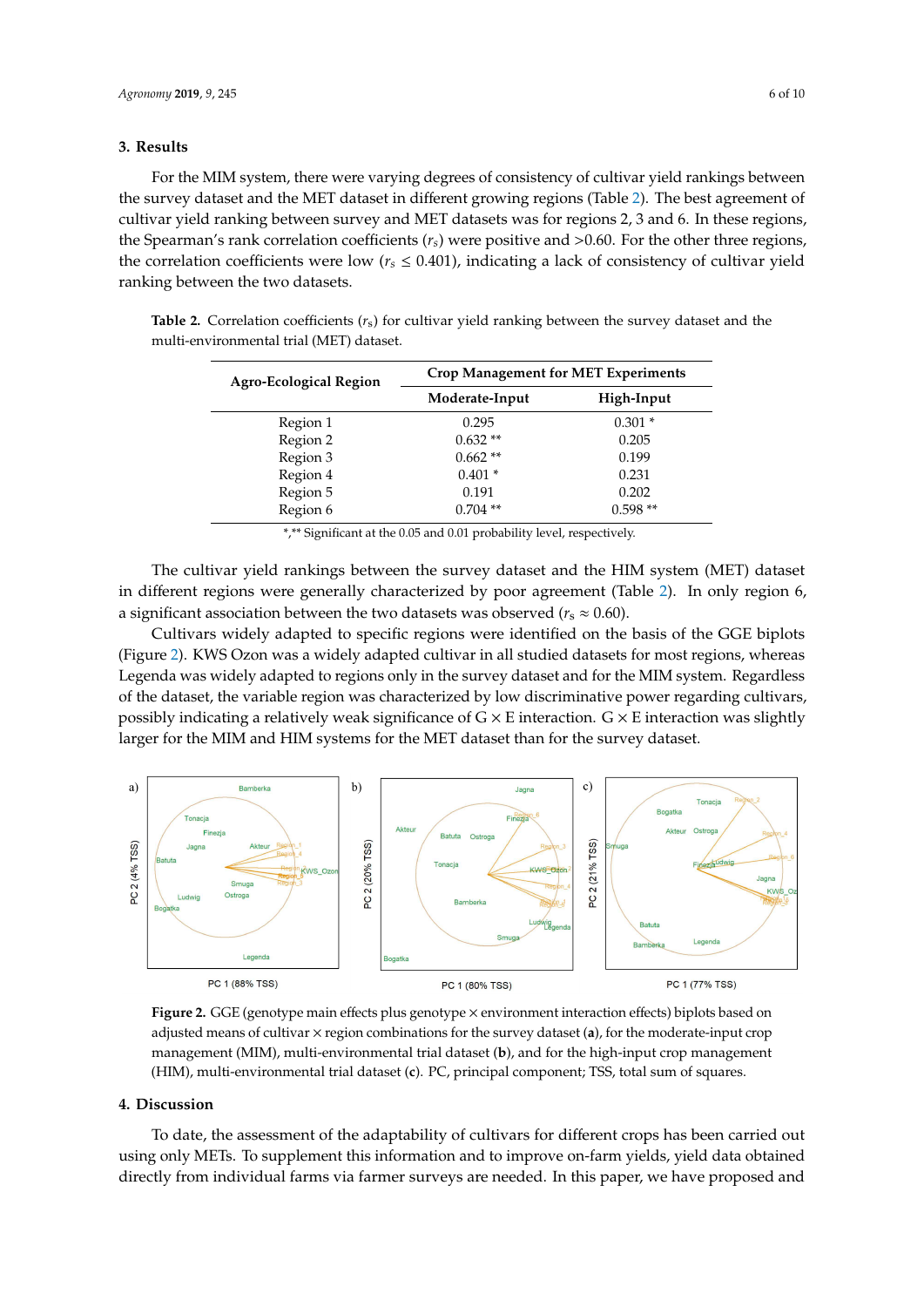performed a statistical methodology that allows assessment of the adaptability of crop cultivars based on data from farmer surveys. On the basis of proposed methods, we compared the consistency of yield rankings of cultivars between MET and farmer survey datasets. Such information can be used for validation and assessment of the effectiveness of cultivar recommendations based on METs.

Based on the yields of winter wheat cultivars evaluated in the current study, half of the agro-ecological regions were found to have a relatively high level of consistency in yield rankings between the MIM system (MET) and the survey dataset. This indicated a relatively high level of effectiveness of cultivar recommendations based on METs in these regions for the MIM system. However, in the other half of regions for the MIM system, this consistency was much weaker, indicating that the recommendations based on the MIM system were not highly effective and needed to be improved. The main reason for this result could be a poor choice of trial locations, which were not representative of the climatic and soil conditions of a given region. Remedial action could be to replace test locations with more appropriate ones or to increase the number of locations in such regions. Of course, there could be other reasons for the lack of agreement between MET and survey datasets from these regions. Unfortunately, it was difficult to identify other causes from our datasets. Additional studies will be needed to clearly identify the reasons for this situation. Perhaps, use of soil properties as covariates to remove heterogeneity from  $G \times E$  interaction, as shown by Kang and Gorman [\[25\]](#page-9-8) in maize and in van Euwijk et al. [\[26\]](#page-9-9), could shed light on the possible causes of inconsistency.

Regions with low, or lack of, consistency in cultivar yield rankings included those located in the western part of the country (regions 1 and 5), which were characterized by warmer climatic conditions, and in the eastern part (region 4) with much lower average temperatures and a shorter growing season. However, for region 4, the Spearman rank correlation coefficient was twice as high as those for regions 1 and 5. In addition, we assumed that the availability of water was irrelevant. Both regions with high cultivar yield ranking compliance and among regions with low compliance, there were locations that were characterized by high and low water availability. For example, Region 3 with high consistency of cultivar yield ranking between the survey and MET datasets was characterized by the largest water deficit among all wheat-growing regions in Poland. Agro-ecological regions with low consistency in cultivar yield between MIM system (MET) dataset and survey dataset were characterized by a high diversity of farm types. These regions also had the largest proportion of relatively large farms (often >1000 ha).

For the HIM system, apart from one region, there was a low degree of consistency in winter wheat yields. The HIM system, with very high inputs, is very rarely found on farms in Poland. According to Wójcik-Gront [\[27\]](#page-9-10), the additional yield from the HIM level in relation to the MIM level was not sufficiently large to compensate for the extra expenditure. The comparison of MET and survey datasets indicates that recommendations based on HIM may not be effective. Only Region 6 with unfavorable environmental conditions for winter wheat had consistency in cultivar yield rankings between MET and survey datasets. The soil quality in this region was the poorest among all growing regions and varietal performance obviously responded to the increased inputs. A recent study on winter wheat in Poland [\[12\]](#page-8-11) showed a large consistency in cultivar rankings between the MIM and HIM systems in this region.

The inconsistency of the cultivar yield described in the above paragraphs does not necessarily indicate an erroneous or ineffective cultivar recommendation based on METs. It can only signal that such a recommendation is problematic and requires special attention of scientists. Such inconsistency may indicate poor or incomplete division of the growing area into agro-ecological regions or even poor selection of trial locations that represent a given region. Unfortunately, the method of data collection and anonymous surveys did not allow us to propose a better division of the growing area into agro-ecological regions. Survey data could support the decision to develop more effective agro-ecological regions. Many previous studies based on METs have indicated that cultivar yield adaptability patterns differ depending on crop management [\[28](#page-9-11)[–30\]](#page-9-12). Often, surveys contain data from highly diverse crop management systems, such as organic, integrated, and high input, all of which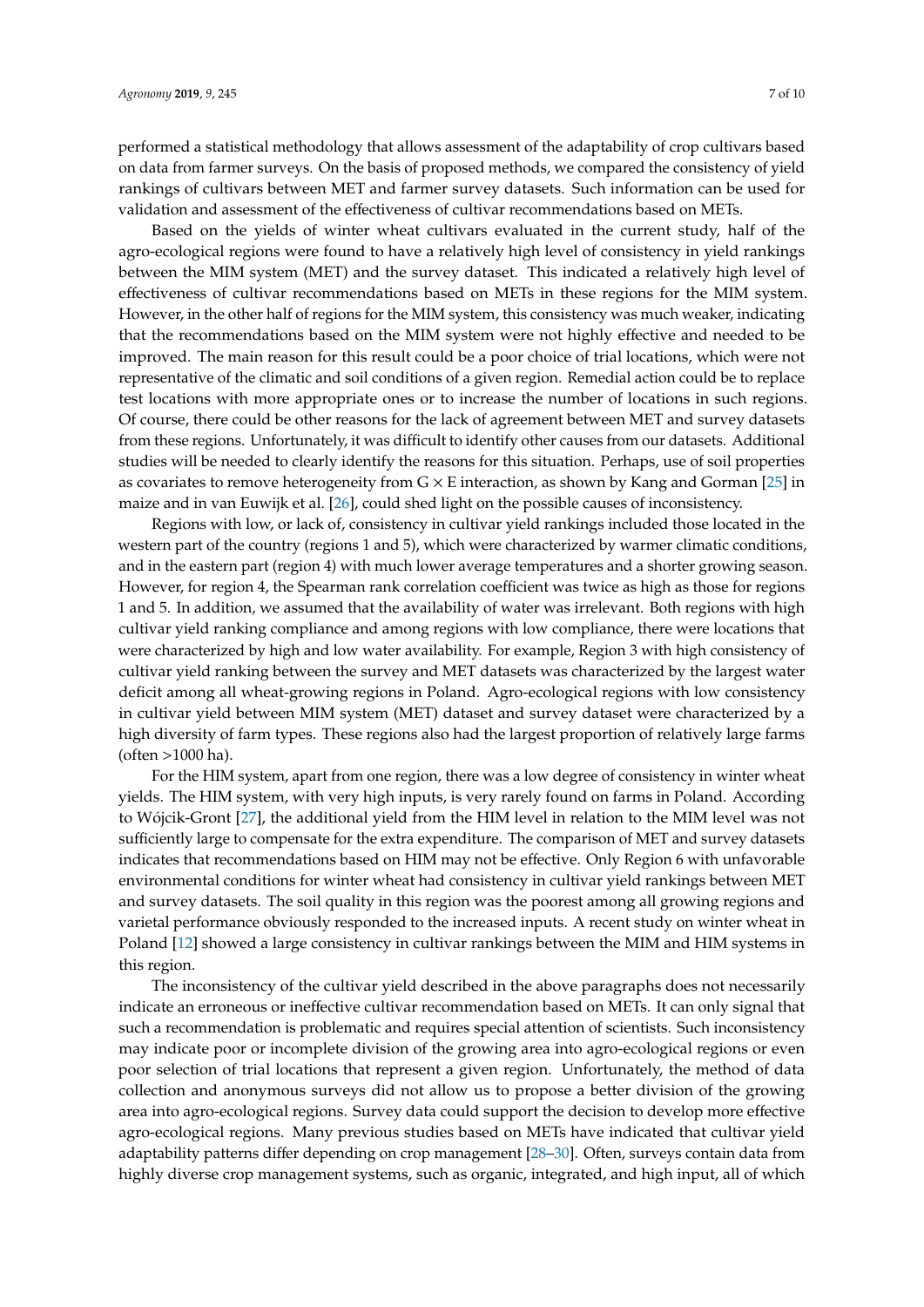can affect cultivar adaptation patterns. Improved data can be obtained by separately assessing the adaptability of cultivars for groups of farms with similar crop management systems.

Unfortunately, survey yield data are not ideal and cannot always be used to reliably evaluate the effectiveness and validate cultivar adaptability. In particular, a reliable and effective statistical analysis of such data is difficult. One of the basic disadvantages and difficulties of using survey data is the lack of homogeneous crop management across sampled farms, as virtually every farm has its own crop management. It would be worth considering the use of trials for cultivar recommendation on farms rather than experiment stations. In Florida, for example, the last two stages of sugarcane variety trials are conducted on farms; those replicated trials are managed by farmer cooperators but data are collected by scientists. In survey datasets, this factor is not strictly controlled, unlike in the METs. However, the surveyed farms (fields) were selected randomly and can be considered a representative sample of the population of crop managements in each region. The low consistency of cultivar yield rankings in the HIM system confirms this. HIM system represents very luxurious crop management, which is rarely found at the practical farm level in Poland.

Another difficulty in applying the proposed methods, especially those based on adjusted means, i.e., GGE, is the calculation of means with equal precision. Across regions, the number of surveys and the number of cultivars used by farmers varied. That is why we proposed weighting of adjusted means. A similar procedure is used for the two-stage analysis using observations from METs. Möhring and Piepho [\[31\]](#page-9-13) suggested that results from the analysis of METs without weighted means had an acceptable level of reliability. However, their results related to controlled experiments with the same number of replications per cultivar. Unfortunately, for yield data obtained through surveys, this condition cannot be met. To ensure a high level of credibility of results from this type of data, it is necessary to apply the weighting in further stages of cultivar adaptability evaluation. The literature describes a number of methods for weighting data from METs based on various statistics in multistage analyses. However, the SEM-based method may prove to be the most effective. This parameter not only takes into account the variability but also the number of observations. The major advantage of this parameter relates to the fact that in many statistical applications, it is relatively easy to access, especially the tools used in the classical estimation of linear mixed models, such as SAS, ASReml or GENSTAT. This relatively simple procedure of weighting of adjusted means from the proposed model will contribute to a more credible conclusion from evaluations of cultivars coming from survey studies.

On the other hand, the farmer surveys are characterized by a low level of credibility. They rely only on information obtained from farmers, which is often not precise or accurate. Frequently, farmers do not assess the yield value exactly, although today's technique allows it; for example, by using harvesters that allow to us develop field yield maps. Survey data should meet certain requirements to use classical statistical methods to assess the adaptability of cultivars. The data should constitute a representative sample of farms in a given area or region. Otherwise, it is necessary to weight the adjusted means used for analysis and cultivar evaluation. Unless the frequency of cultivars is the same, weighting is necessary to improve the reliability of results. Assessment of adaptability based on the use of data obtained directly from farms may contribute to a better assessment of the yield gap and its variation across regions, especially when surveys contain detailed information about crop management used on studied farms. Quite often, such surveys are carried out for many years (e.g., data from Polish farms have been collected since 1998). The data could be used to assess farming practices, which could help in selecting climate-resilient cultivars [\[32](#page-9-14)[,33\]](#page-9-15).

A few studies on evaluation of cultivar adaptation have been carried out separately for each year or growing season [\[34](#page-9-16)[,35\]](#page-9-17). These evaluations and recommendations are hardly ever credible and hence might not be very useful for growers. Given the year-to-year variation in climatic conditions, cultivar evaluations must be based on data from several years using yield-adjusted means. These approaches should help in evaluating cultivar adaptation and selecting cultivars with wide adaptation to environmental conditions [\[36,](#page-9-18)[37\]](#page-9-19). When cultivars are evaluated across several years, the assessment is more reliable and cultivar means are characterized by a smaller error of estimation. Regardless of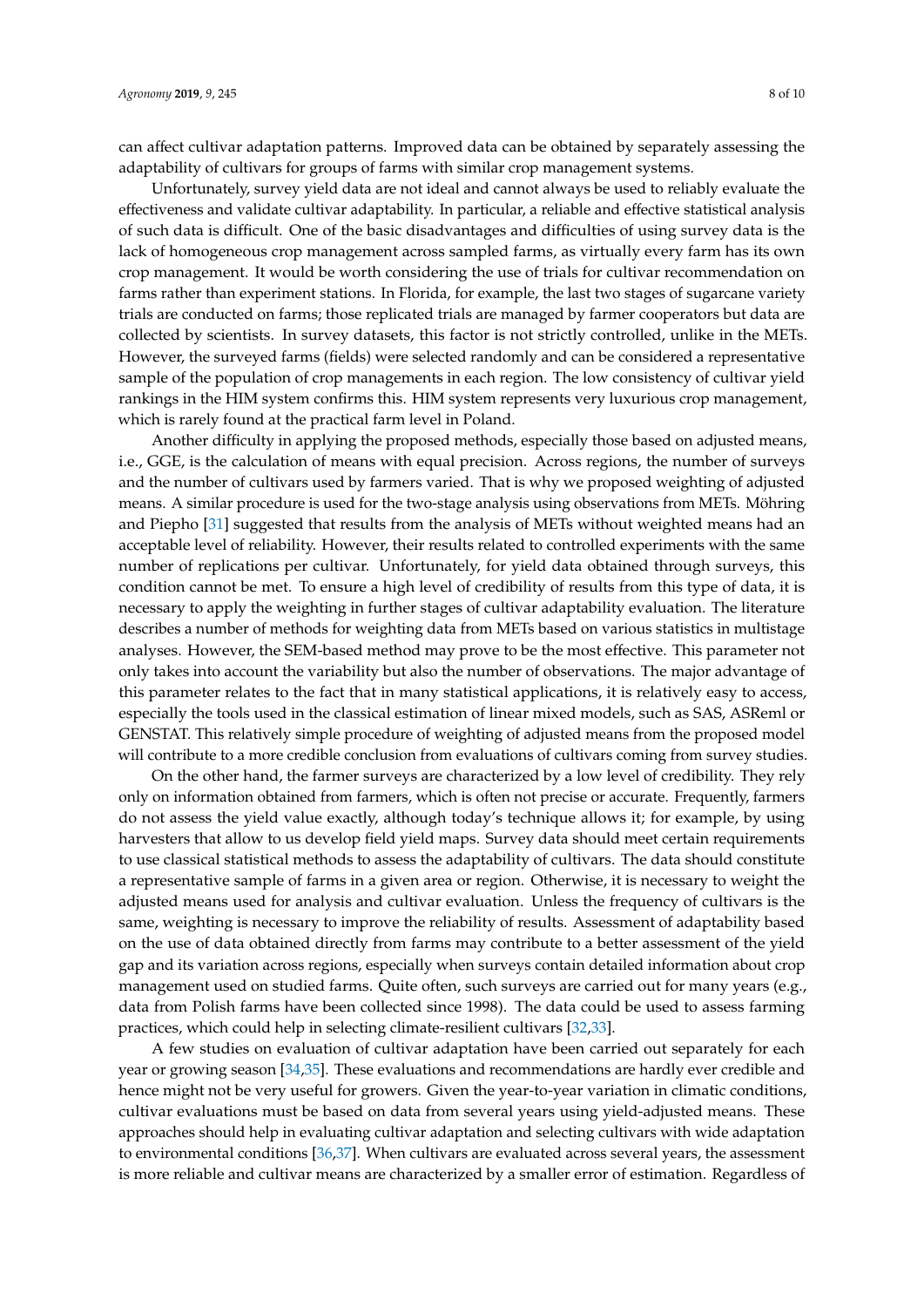whether we use controlled experiments, such as METs, or rely on farmer-survey data, the reliability of cultivar assessment increases with increasing numbers of years of evaluation. Assessments based on data from a single growing season are likely to be unreliable.

Due to their disadvantages and low credibility, yield data from farmer surveys should certainly not replace the METs data for cultivar recommendations. Survey yield data should only serve as complementary information to the classic cultivar recommendation. The use of survey data and the proposed statistical methodology of yield assessment allowed validation and suggested additional studies for improving the accuracy of cultivar recommendations and reducing the yield gap between MET and on-farm performances.

**Author Contributions:** Conceptualization, M.S., M.S.K. and W.M.; methodology, M.S., M.I. and T.O.; formal analysis, M.S. and E.W.-G.; data curation, M.I. and T.O.; writing—original draft preparation, M.S.; writing—review and editing, M.S.K., W.M. and E.W.-G.

**Conflicts of Interest:** The authors declare no conflict of interest.

## **References**

- <span id="page-8-0"></span>1. Gauch, H.G.; Piepho, H.P.; Annicchiarico, P. Statistical analysis of yield trials by AMMI and GGE: Further considerations. *Crop Sci.* **2008**, *48*, 866. [\[CrossRef\]](http://dx.doi.org/10.2135/cropsci2007.09.0513)
- <span id="page-8-1"></span>2. Yan, W. Analysis and handling of G × E in a practical breeding program. *Crop Sci.* **2016**, *56*, 2106. [\[CrossRef\]](http://dx.doi.org/10.2135/cropsci2015.06.0336)
- <span id="page-8-2"></span>3. Annicchiarico, P.; Pecetti, L.; Bouzerzour, H.; Kallida, R.; Khedim, A.; Porqueddu, C.; Simões, N.M.; Volaire, F.; Lelièvre, F. Adaptation of contrasting cocksfoot plant types to agricultural environments across the Mediterranean basin. *Environ. Exp. Bot.* **2011**, *74*, 82–89. [\[CrossRef\]](http://dx.doi.org/10.1016/j.envexpbot.2011.05.002)
- <span id="page-8-3"></span>4. Van Eeuwijk, F.A.; Bustos-Korts, D.V.; Malosetti, M. What should students in plant breeding know about the statistical aspects of genotype × environment interactions? *Crop Sci.* **2016**, *56*, 2119. [\[CrossRef\]](http://dx.doi.org/10.2135/cropsci2015.06.0375)
- <span id="page-8-4"></span>5. Ma, D.; Stützel, H. Prediction of winter wheat cultivar performance in Germany: At national, regional and location scale. *Eur. J. Agron.* **2014**, *52*, 210–217. [\[CrossRef\]](http://dx.doi.org/10.1016/j.eja.2013.09.005)
- <span id="page-8-5"></span>6. FAO FAOSTAT Statistics Database 2019. Available online: http://[www.fao.org](http://www.fao.org/faostat/en/#home)/faostat/en/#home (accessed on 14 May 2019).
- <span id="page-8-6"></span>7. FAO Yield Gap Analysis of Field Crops 2015. Available online: http://[www.fao.org](http://www.fao.org/3/a-i4695e.pdf)/3/a-i4695e.pdf (accessed on 14 May 2019).
- <span id="page-8-7"></span>8. Fischer, R.A. Definitions and determination of crop yield, yield gaps, and of rates of change. *F. Crop. Res.* **2015**, *182*, 9–18. [\[CrossRef\]](http://dx.doi.org/10.1016/j.fcr.2014.12.006)
- <span id="page-8-8"></span>9. Guilpart, N.; Grassini, P.; Sadras, V.O.; Timsina, J.; Cassman, K.G. Estimating yield gaps at the cropping system level. *F. Crop. Res.* **2017**, *206*, 21–32. [\[CrossRef\]](http://dx.doi.org/10.1016/j.fcr.2017.02.008) [\[PubMed\]](http://www.ncbi.nlm.nih.gov/pubmed/28515571)
- <span id="page-8-9"></span>10. Ray, D.K.; Mueller, N.D.; West, P.C.; Foley, J.A. Yield trends are insufficient to double global crop production by 2050. *PLoS One* **2013**, *8*, e66428. [\[CrossRef\]](http://dx.doi.org/10.1371/journal.pone.0066428)
- <span id="page-8-10"></span>11. Brisson, N.; Gate, P.; Gouache, D.; Charmet, G.; Oury, F.X.; Huard, F. Why are wheat yields stagnating in Europe? A comprehensive data analysis for France. *F. Crop. Res.* **2010**, *119*, 201–212. [\[CrossRef\]](http://dx.doi.org/10.1016/j.fcr.2010.07.012)
- <span id="page-8-11"></span>12. Studnicki, M.; Derejko, A.; Wójcik-Gront, E.; Kosma, M. Adaptation patterns of winter wheat cultivars in agro-ecological regions. *Sci. Agric.* **2019**, *76*, 148–156. [\[CrossRef\]](http://dx.doi.org/10.1590/1678-992x-2017-0183)
- <span id="page-8-12"></span>13. Meier, U. *Growth Stages of Mono- and Dicotyledonous Plants: BBCH Monograph*; Open Agrar Repositorium: Quedlinburg, Germmany, 2018.
- <span id="page-8-13"></span>14. Laidig, F.; Piepho, H.P.; Rentel, D.; Drobek, T.; Meyer, U.; Huesken, A. Breeding progress, variation, and correlation of grain and quality traits in winter rye hybrid and population varieties and national on-farm progress in Germany over 26 years. *Theor. Appl. Genet.* **2017**, *130*, 981–998. [\[CrossRef\]](http://dx.doi.org/10.1007/s00122-017-2865-9) [\[PubMed\]](http://www.ncbi.nlm.nih.gov/pubmed/28289803)
- <span id="page-8-14"></span>15. Kleinknecht, K.; Möhring, J.; Singh, K.P.; Zaidi, P.H.; Atlin, G.N.; Piepho, H.P. Comparison of the performance of best linear unbiased estimation and best linear unbiased prediction of genotype effects from zoned Indian maize data. *Crop Sci.* **2013**, *53*, 1384. [\[CrossRef\]](http://dx.doi.org/10.2135/cropsci2013.02.0073)
- <span id="page-8-15"></span>16. Cullis, B.R.; Smith, A.B.; Beeck, C.P.; Cowling, W.A. Analysis of yield and oil from a series of canola breeding trials. Part II. Exploring variety by environment interaction using factor analysis. *Genome* **2010**, *53*, 1002–1016. [\[CrossRef\]](http://dx.doi.org/10.1139/G10-080)